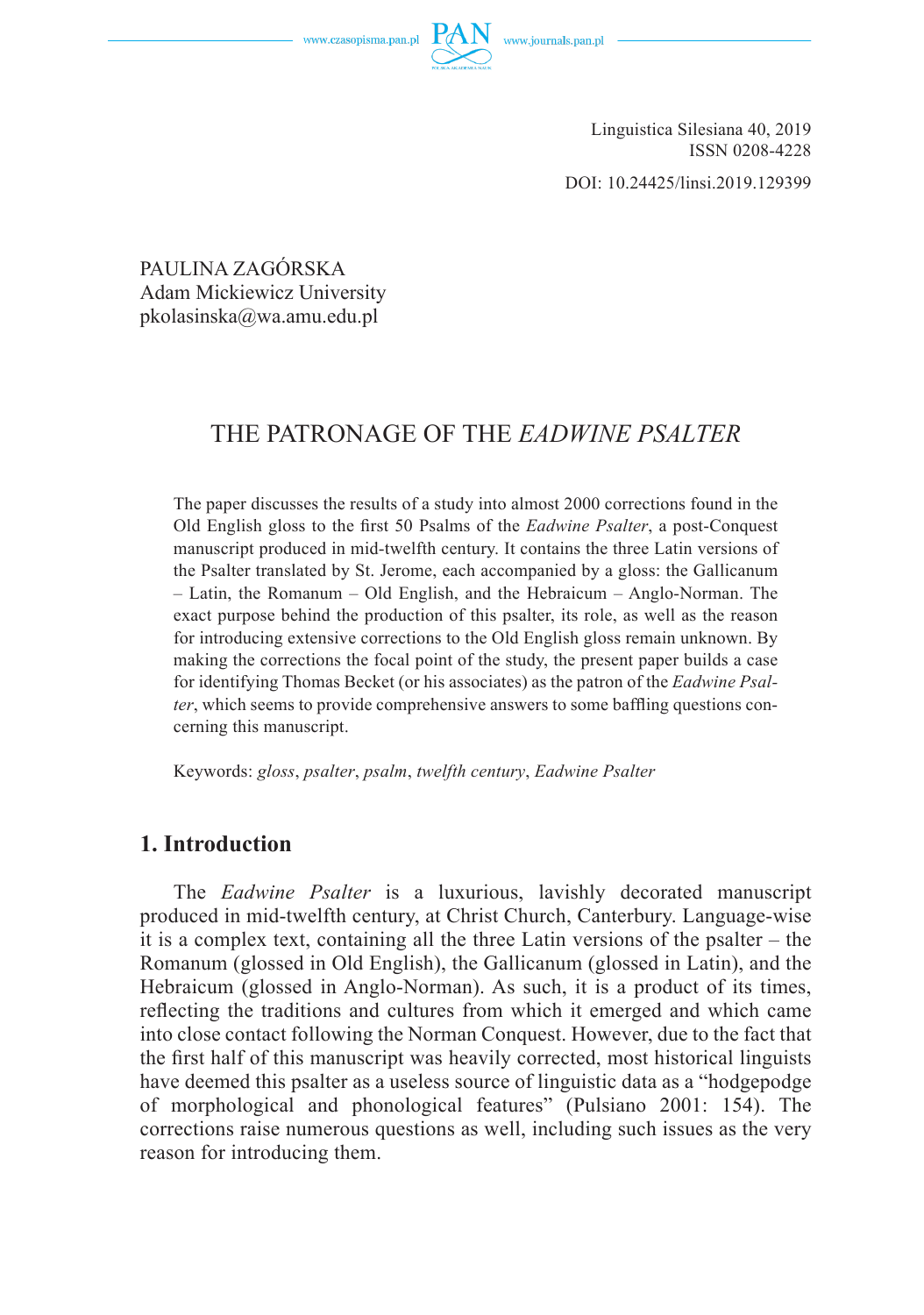

The present paper revisits the *Eadwine Psalter*, for the first time ever making the corrections the focal point of the study. In the course of the study, almost 2000 corrections which were introduced to Psalms 2-50 in the psalter were identified and analysed in order to provide possible solutions to at least some of the issues regarding the manuscript. The aim of this paper is to present and discuss the results of this study, which would provide answers to some puzzling questions concerning this manuscript, with the ultimate goal of building a case for identifying Thomas Becket as its patron.

#### **1.1. The psalter in Medieval England**

The psalter constituted the theological centre of medieval Church (McKinnon 1999: 43; Toswell 2014: 151; van Liere 2014: 30), conveying the New Testament's ideas of justice, humility, and penitence, and thus forming the fundaments of Christian ethics (Toswell 2014: 4f.). It also promoted the idea of private prayer and devotion (Sisam and Sisam 1959: 74f.; Toswell 2012: 3). Since it was impossible to follow everyday Offices without knowing the psalter (Riché 2006: 115), it was also the core of monastic life (McKinnon 1999: 50). As a result, the psalter became the most extensively studied text in the Middle Ages (Brown 1999: 3), and since it was also used as a practical educational tool for teaching Latin (Stanton 2002: 9), it was at the same time the most extensively glossed medieval text (Brown 1999: 2f.). In summary, the psalter clearly held a prominent role in the cultural and religious life in the medieval world, including England, which is reflected in the exceptionally high number of copies that have survived until today (Toswell 2012: 32) – there are now twenty-nine complete or near-complete Anglo-Saxon psalters.

There were two Latin versions of the psalter in common use in Anglo-Saxon England: the Romanum and the Gallicanum. The Romanum is the first out of three Latin versions by St. Jerome, a revision of the *Vetus Latina* (Toswell 2012: 11), which enjoyed great popularity in Anglo-Saxon tradition (Billett 2014: 191; Toswell 2012: 471; Karkov 2015:  $292$ <sup>1</sup>, where it was in common use until the late eleventh century (Gibson 1992a: 1; Toswell 2012: 470). There were two psalter glosses of major significance representing the Romanum tradition: the *Vespasian Psalter* (London, BL, MS Cotton Vespasian A I), also referred to as A or an A-type gloss, written in the mid-ninth century, the oldest version surviving to date; and the *Regius Psalter* (London, BL, MS Royal 2 BV), also known as  $D$  or a  $D$ -type gloss, which was the most influential and widespread version in Anglo-Saxon England. Due to the practice of copying glosses from exemplars, all the other known Romanum glosses show affiliation to either

<sup>&</sup>lt;sup>1</sup> Karkov (2015: 292) comments that the strong preference for the Romanum in the post-Conquest England can be seen as a conscious and deliberate reference to the Anglo-Saxon tradition of *romanitas*, i.e. belonging to the tradition of the Roman Church as represented by Pope Gregory.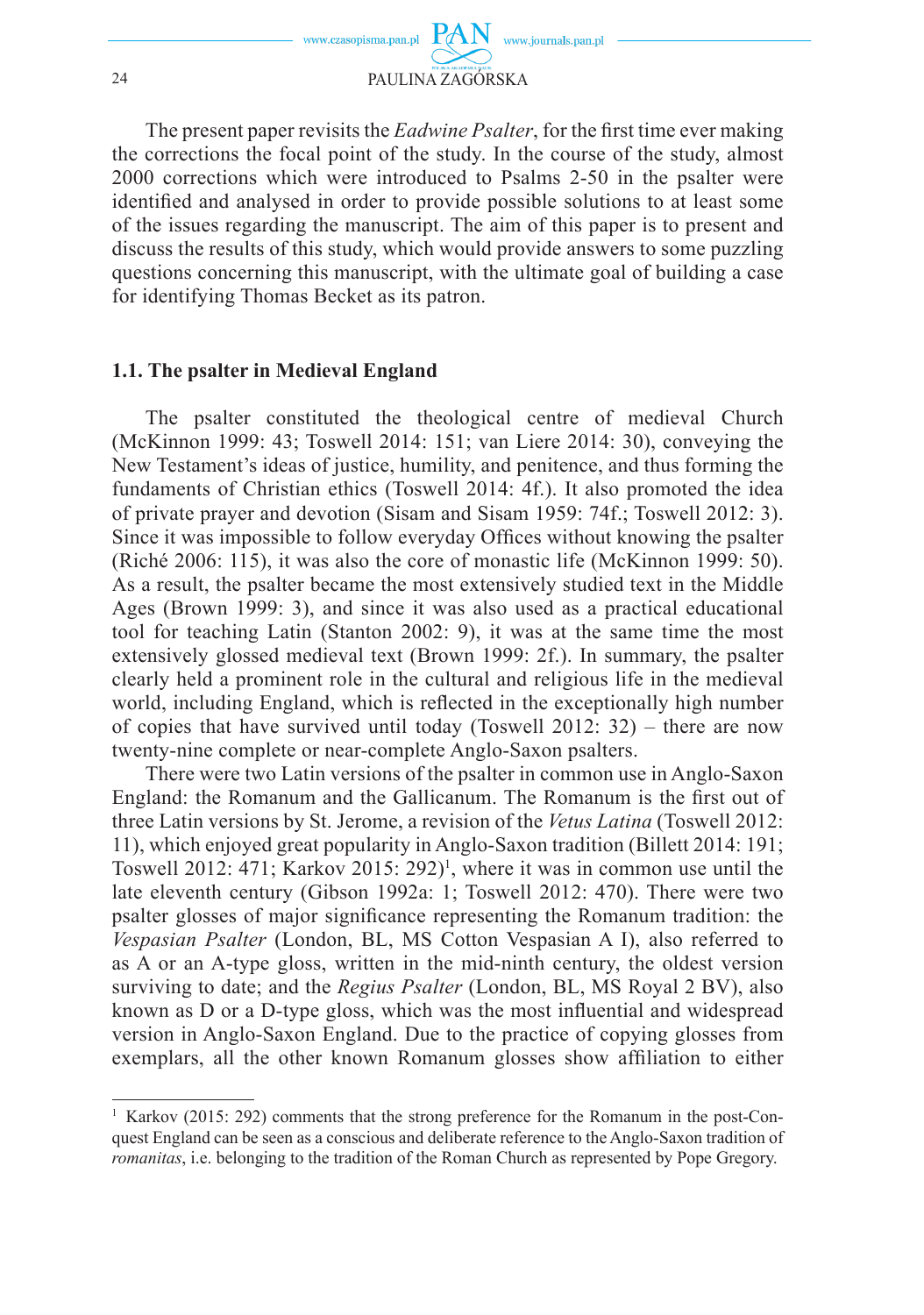

of the two (Toswell 2012: 475). As to the Gallicanum, it is the second Latin version of the psalter by St. Jerome, a revised version of the Romanum based on the Septuagint and Origen's Hexapla, which offers a more modern and accurate rendition of the Greek text (Gretsch 2004: 22ff). The Gallicanum was in widespread use in continental Europe (Gibson 1992a: 1), and by the twelfth century it had virtually replaced the Romanum as the liturgical text (Gibson 1992b: 113).

There are fourteen complete continuous Old English glosses that have survived until the present day (Sisam and Sisam 1959; Pulsiano 2001). All these psalter glosses, through belonging to the same Old English tradition of vernacularizing the psalter, show strong internal relationships. Still, there are no two identical psalter glosses (van Liere 2014: 29), as the scribes tended to modify the text while copying it from the exemplar – either accidentally or deliberately (Stanton 2002: 45; Toswell 2012: 6). Toswell (2014: 242ff.) explains that the differences result from cross-contamination, $2$  conservatism, personal preferences, and difficulties with following the Latin original. Consequently, a psalter gloss is a useful source for studying language change, development, and dialectal variation diachronically. Due to the status that the psalter enjoyed in medieval England, factors such as cultural, social, and political background should be taken into account in the analysis of each psalter and its gloss.

### **2. The** *Eadwine Psalter*

The *Eadwine Psalter* is a post-Conquest manuscript produced in the midtwelfth century in Christ Church, Canterbury. It is the most richly illustrated surviving twelfth-century psalter, with 150 colorful outline drawings, copied from the monochrome *Utrecht Psalter*, as well as several hundred fully painted initials, highlighted in gold (Heslop 1992: 25). As has been said, language-wise it contains three Latin versions of the psalter: the Gallicanum (glossed in Latin), the Romanum (glossed in Old English), and the Hebraicum (glossed in Anglo-Norman). The manuscript is arranged into three columns, each with a different Latin version of the psalter. The column with the Gallicanum is about twice as wide as those with the Romanum and the Hebraicum together. Considering its size (460 mm x 330 mm) and the lavish decorations, it was most probably a display psalter (Pickwoad 1992: 4), yet its exact purpose remains unknown.

<sup>&</sup>lt;sup>2</sup> I.e. intrusions from other glosses resulting from the common practice of copying psalters from exemplars (Brown 1999: 5ff.).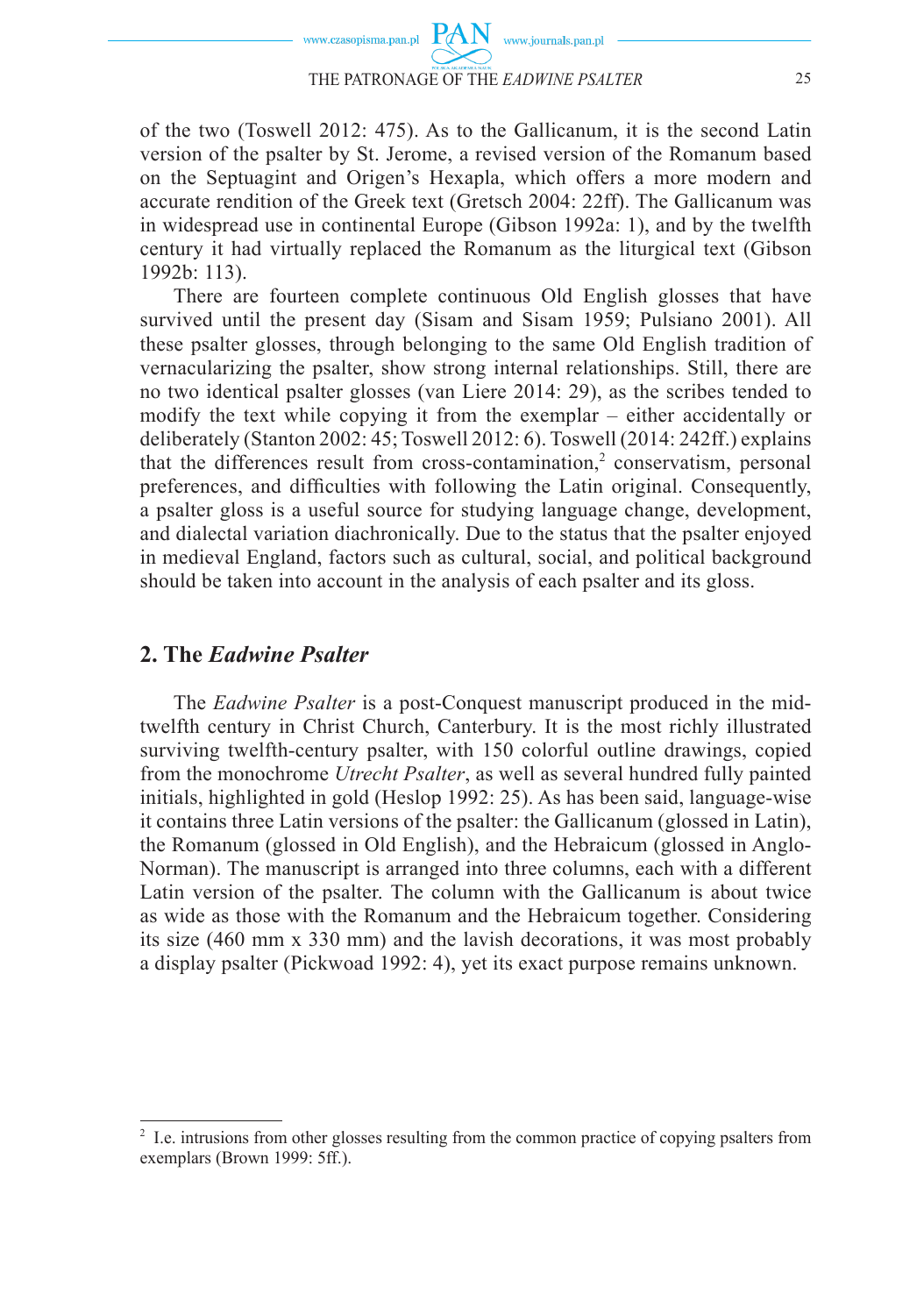

## **2.1. The peculiarities of the Eadwine Psalter: literature review**

O'Neill (1992: 126f.) discusses several peculiarities that are characteristic of the Old English gloss to the *Eadwine Psalter*. The first one concerns the number of hands who copied the Old English gloss;<sup>3</sup> the suggested numbers vary from five to fourteen,<sup>4</sup> whereas for the other parts of the psalter– from two to three. Teresa Webber, a prominent codicologist, lists five scribes who  $-$  in her opinion – were responsible for the Old English gloss (1992: 18ff.). For the purpose of this paper, only scribes identified by her as OE1 and OE4 are relevant, as the former copied Psalms 2-25 (fols 7r-44v), and the latter was responsible for corrections in Psalms 1-77, which include completing the gaps that the original scribe left, and substituting individual words, phrases, and complete passages. As for Psalms 26-77 (fols 45r-140v, except for parts of Psalm 40), Webber explains that she is unable to conclusively identify the scribe who glossed them as he displayed some characteristics which are very similar to OE1 (1992: 19). Hence, Webber refrains from stating definitely whether Psalms 26-77 were glossed by OE1 or some other scribe.

The second problematic area concerns the language(s) of this psalter. To start with, the *Eadwine Psalter* contains numerous independent glosses whose sources are unknown, which is highly surprising given the fact that Old English psalter glosses generally display a striking lexical similarity to one another (Toswell 2012: 242), which makes identifying the affiliation a relatively easy task. However, this is not the case with the *Eadwine Psalter*. Next, the Old English gloss shows numerous deviations from Latin moods, tenses, and numbers. Crowley (2000: 139) suggests that this is evidence of a more informal approach to the text, and more recently, Toswell (2012: 223) stated that the gloss to the *Eadwine Psalter* should be treated as a syntactically correct interlinear translation rather than a word-for-word gloss. Moreover, the first part of the gloss (Psalms 2-77) includes extensive, numerous corrections, whereas the second part (Psalms 78-151) is more modern, both in terms of language and content (O'Neill 1992: 124). What is more, Psalms 1 and 151 were most probably contemporary English translations (O'Neill 1992: 130), which further adds to the linguistic complexity of the *Eadwine Psalter*. The incorporation of Old English also raises questions regarding the role and status of (Old) English in the post-Conquest Anglo-Norman society. O'Neill (1992: 135ff.) observes that the very

<sup>&</sup>lt;sup>3</sup> The name *Eadwine Psalter* refers to Eadwine, who has been traditionally believed to be the author of the manuscript. However, considering the volume of this project, as well as the codicological evidence, although it is possible that the production of the manuscript was managed by a single scribe, it was certainly produced by a whole, coordinated team (Webber 1992: 13). Thus, presumably there were three scribes who wrote the Latin texts, two or three who wrote the Anglo-Norman gloss, and several scribes responsible for the Old English gloss (Webber 1992: 16ff.).

<sup>4</sup> For example, Karkov (2015: 289) estimates the number of Old English hands at no fewer than six, Pulsiano (1989: 236) at seven, whereas Webber (1992: 18ff.) at five.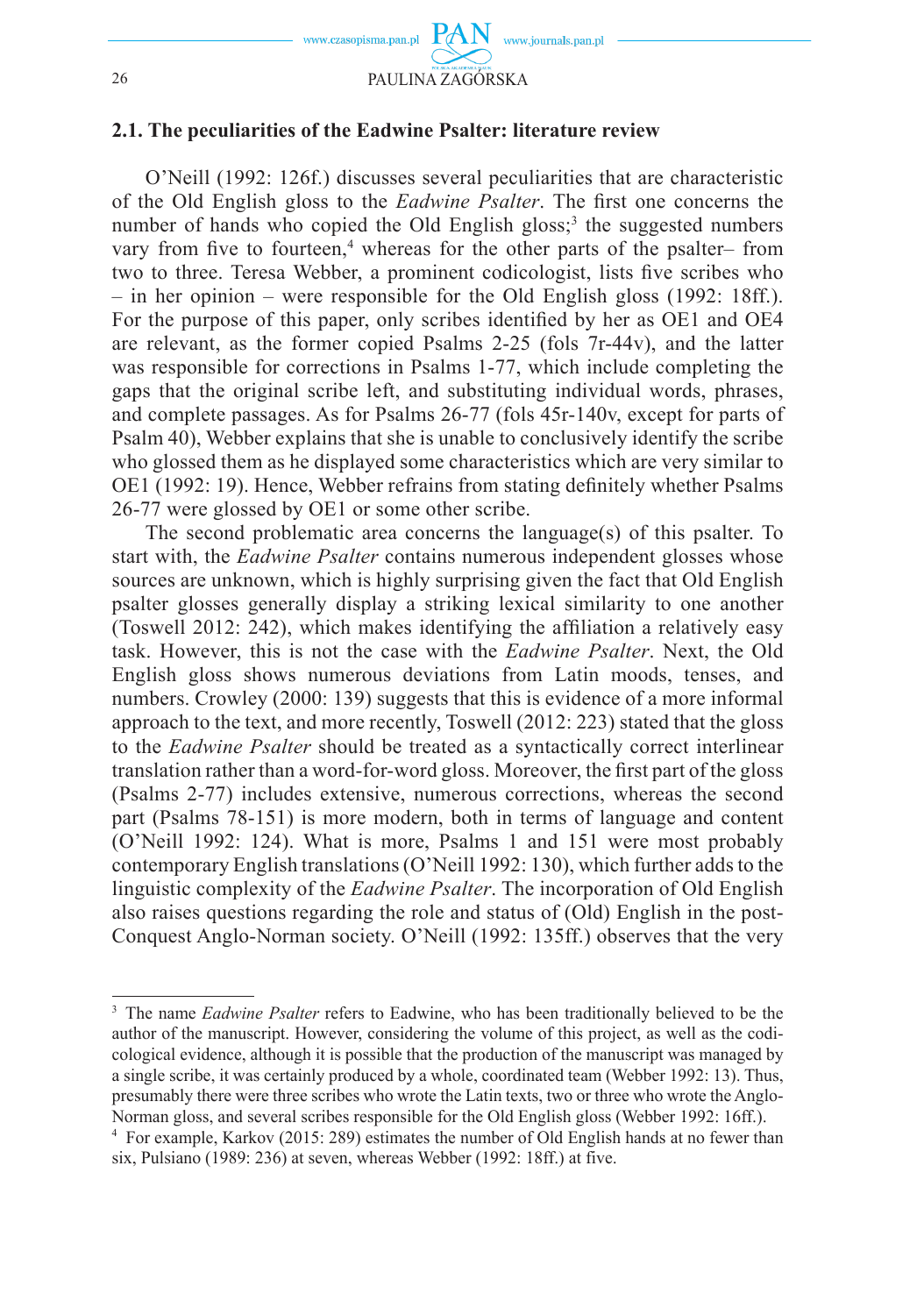presence of an Old English gloss in a twelfth-century psalter is both peculiar and important, as it shows that the language was apparently still in circulation at that time. However, since the gloss was copied from an exemplar which was then circa three hundred years old, the language must have been palpably archaic. The manuscript's *mise-en-page* is a subject of some controversy: O'Neill argues that the relative position of the Romanum text (glossed in Old English) and the Hebraicum (glossed in Anglo-Norman) indicates that the former was subordinate to the latter, even though both versions are written in letters of the same size;<sup>5</sup> Treharne (2012: 173) interprets the manuscript's layout as a means of communicating the superiority of Latin, to which both English and French were equally inferior; whereas Karkov (2015: 295) argues that the *Eadwine Psalter* is not clearly in favor of any of its languages; instead, it expresses an ongoing dialogue between them (Karkov 2015: 290-292).

The reason for incorporating Romanum and an A-type exemplar for the Old English gloss is yet another issue, as they must have already felt to be archaic in the twelfth century. The reason behind including the Romanum may be simple: due to its popularity in Anglo-Saxon England there must have been numerous readily available copies. However, the inclusion of an A-type psalter gloss raises more questions, especially that a more modern and updated version, the D-type psalter, was present in Christ Church at the time of the manuscript's production (O'Neill 1992: 132). Hence, it would seem that it was not just the question of availability, but rather a conscious, deliberate choice. Treharne (2012: 178) interprets the incorporation of the Romanum as a manifestation of traditional Englishness, whereas Stirnemann (1992: 189) explains that the *Eadwine Psalter* can be viewed as an example of twelfth-century antiquarianism, which manifested itself in deliberately recycling archaic materials. According to Gibson (1992c: 212) the *Eadwine Psalter* reflects the climate of the place of its production – Christ Church – which at that time may have been seen as the cradle of Roman Christianity in England. As such, Gibson (1992c: 212) sees the *Eadwine Psalter* as the ultimate example of twelfth-century conservatism, something that Faulkner (2012: 280) calls "self-conscious belatedness".

Ultimately, there is the question of the purpose behind the production of this manuscript. Gibson (1992c: 213) explains that since the Gallicanum was the only relevant version of the psalter at that time, the inclusion of the Romanum with the Old English gloss was pointless from the practical perspective, and so the psalter was probably never used in liturgy; nor was it used for educational purposes due to its obviously high cost and size. A similar view is expressed by van der Horst, Noel, and Würstefeld (1996: 236), who also add that the

 $<sup>5</sup>$  He claims that the Anglo-Norman gloss's prominence can be seen in that it was entered first, its</sup> placed closer to the Latin text, and moreover, outside the main text of the psalter, wherever there was a lack of space, the Old English gloss was sacrificed in favour of French. O'Neill concludes that this points to the Old English gloss being merely a formal addition to the French gloss which was never supposed to have a practical purpose.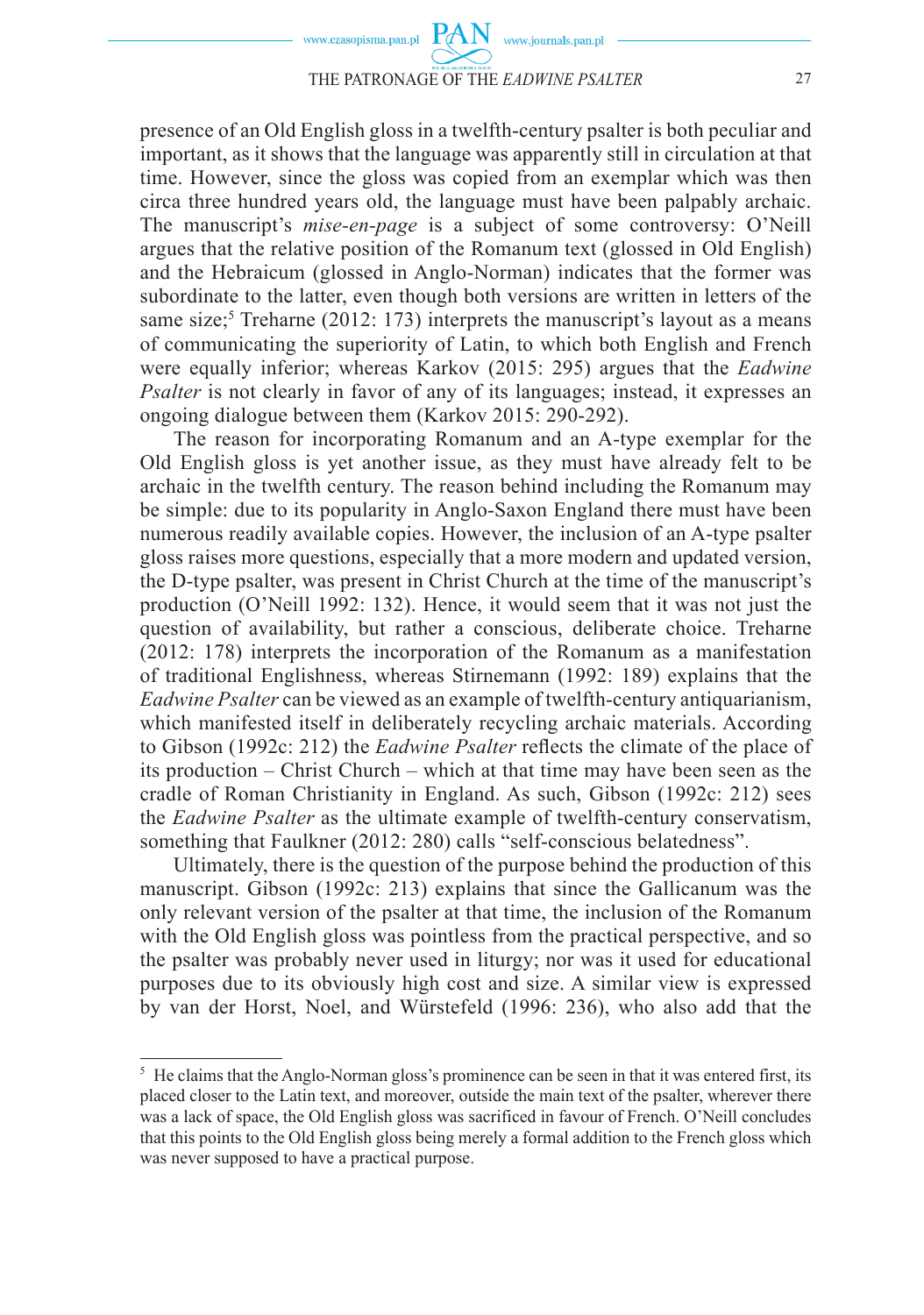

manuscript was useless from the scholarly perspective as it was already outdated by the time it was completed. They conclude that the *Eadwine Psalter* should instead be treated as a conservative compendium that builds upon past cultural achievements, expressed in the text, the calligraphy, and the illustrations. Treharne (2012: 172) argues that it should be seen as a demonstration of wealth and intellectual superiority, especially that it was most probably a display psalter in which Anglo-Norman and English were of equal status (Treharne 2012: 173).

For all these reasons, the Old English gloss in the *Eadwine Psalter* has been broadly ignored as a Middle English corruption of an Old English gloss, and for this reason it has been deemed quite irrelevant for the discussion on the Old English glossing tradition (O'Neill 1992: 123). The gloss has been said to defy historical analysis and be useless for the analysis of other glosses (Sisam and Sisam 1959: 56f.) as it contains a confusing mixture of morphological and phonological features (Pulsiano 2001: 154). Brown (1995: 137) says the state of the Old English gloss in this gloss is "very shabby". In summary, there is a general agreement that the Old English gloss is a worthless source for linguistic analysis.

## **3. The study**

The primary interest of this paper concerns the analysis of the corrections introduced to the Old English gloss to the *Eadwine Psalter* in order to offer an answer to some peculiarities of the gloss. The data have been collected from three primary sources:

- (1) A high-resolution electronic facsimile of the *Eadwine Psalter*, available online, served as the major source;
- (2) Harsley's 1889 edition of the *Eadwine Psalter* served as a reference for verifying the results;
- (3) Pulsiano's 2001 *Old English glossed psalters* was used for a comparative analysis.

For the purpose of this study, the corrections inserted in the Old English gloss to Psalms 2-50 have been subjected to analysis. The reason for excluding Psalms 51-77 (which also contain a high number of corrections) is that in order to provide an accurate analysis and discussion of the results, they need to be compared to other known Old English psalter glosses; Pulsiano's 2001 work has been used for this purpose, and since it covers only the first 50 Psalms, this limits the scope of the present study as well. The reason for excluding Psalm 1 from the analysis is that it was written by a different scribe, and – as has already been observed – it was probably a contemporary translation. Those examples which were found in verses not written by the original scribe of Psalms 2-25 and 26-50 as listed by Webber (1992: 19), were also excluded from the study.

The procedure for collecting the data was as follows: an online edition of the manuscript was scrutinized for all the examples of corrector's interventions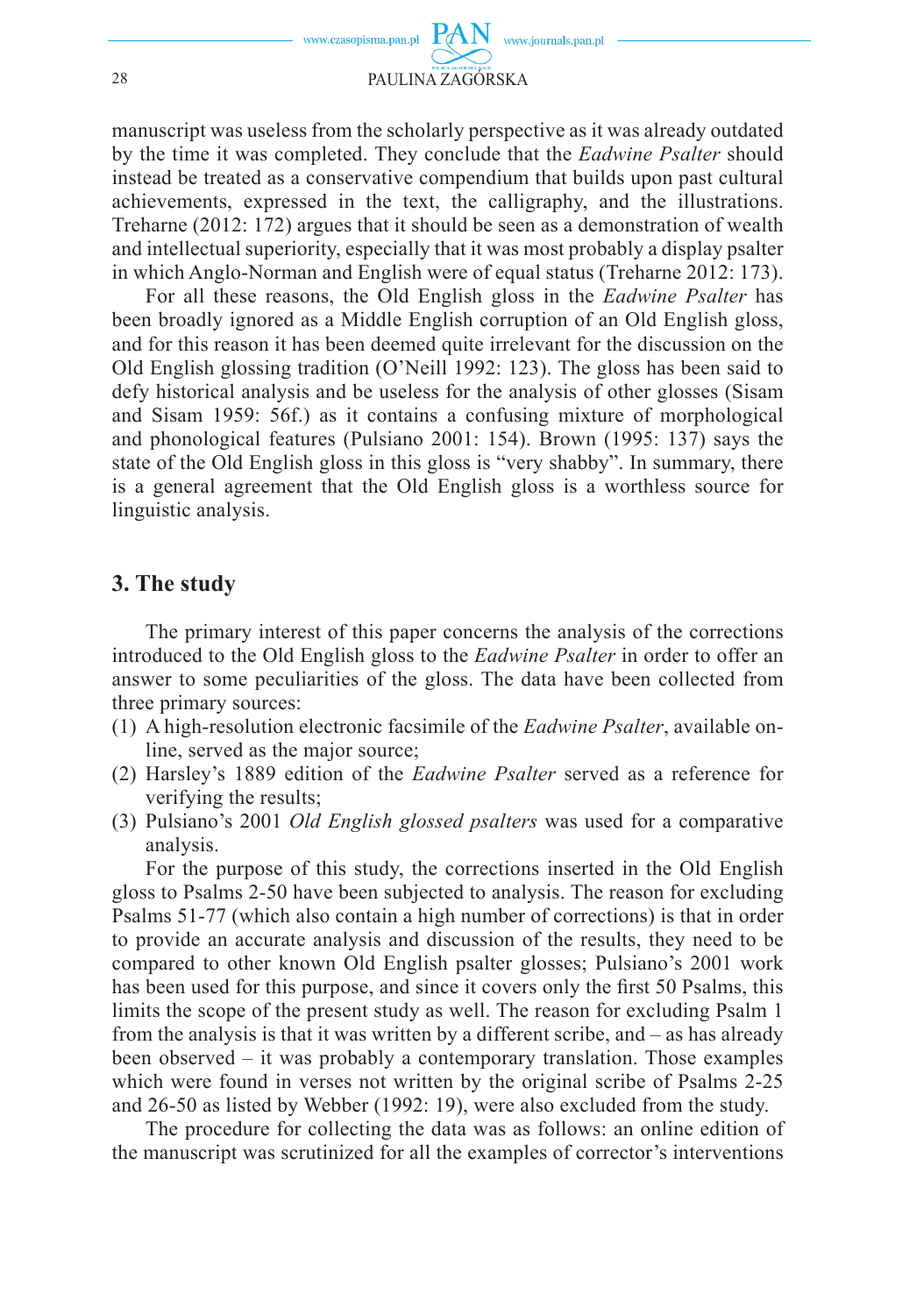

into the Old English gloss, thus compiling an original corpus of corrections using a Microsoft Excel spreadsheet. In total, 1973 corrections were collected in the course of manuscript analysis. Next, the examples were initially analysed and subsequently categorized according to what was corrected: morphology, morphophonology, lexicon, orthography, phonology, or syntax. Unfortunately, in most cases the corrections were inserted so skilfully or they were so extensive that it was impossible to tell what was corrected and why. Thus, these examples were excluded from further analysis, and hence the study is concerned only with lexical and morphological corrections, 390 in Psalms 2-25 (44.11% of the analysed corrections) and 571 in Psalms 26-50 (60.68% of included corrections). The initial analysis also revealed some differences between the type and number of corrections introduced to Psalms 2-25 and 26-50. Since this difference correlates with the findings of Webber (1992: 18ff), who suggested a possibility that two scribes were responsible for the Old English gloss in Psalms 2-77, in this study the glosses to Psalms 2-25 and 26-50 are analysed separately in order to test whether it is possible to tell the number of hands based on linguistic, rather than paleographic evidence, since the latter is inconclusive.

## **4. Results**

The following subsections present the results of the study in terms of the number of hands, the source of the Old English gloss to the *Eadwine Psalter*, and the glossing practice behind the production of this manuscript.

### **4.1. The number of hands**

The data analysis indicates that most likely there were two scribes, and that indeed the second one took over from Psalm 26 onwards. This is clear from the change in the nature and scope of corrections, even if the relative difference in sheer numbers does not seem to be compelling. In total, there are 884 corrections found in Psalms 2-25 per 4628 words of the Romanum text, which gives 19.10 corrections per 100 words of the Romanum text. As for Psalms 26-50, there are 1089 corrections for 5761 words of the Latin text, which gives 18.90 corrections per 100 Latin words.

In terms of the frequency of occurrence of lexical substitutions (i.e. cases when the corrector substituted a gloss written by an original scribe with some other word), there are clear differences between the two analysed parts of the gloss. In Psalms 2-25 there are in total 98 such corrections and 181 coordinated glosses (i.e. cases when two Old English words are used to translate one Latin lemma), which gives 2.11 lexical substitutions and 3.91 coordinated glosses per 100 words of the Latin text. As for Psalms 26-50, there are 134 lexical substitutions and 197 coordinated glosses, which gives 2.32 lexical substitutions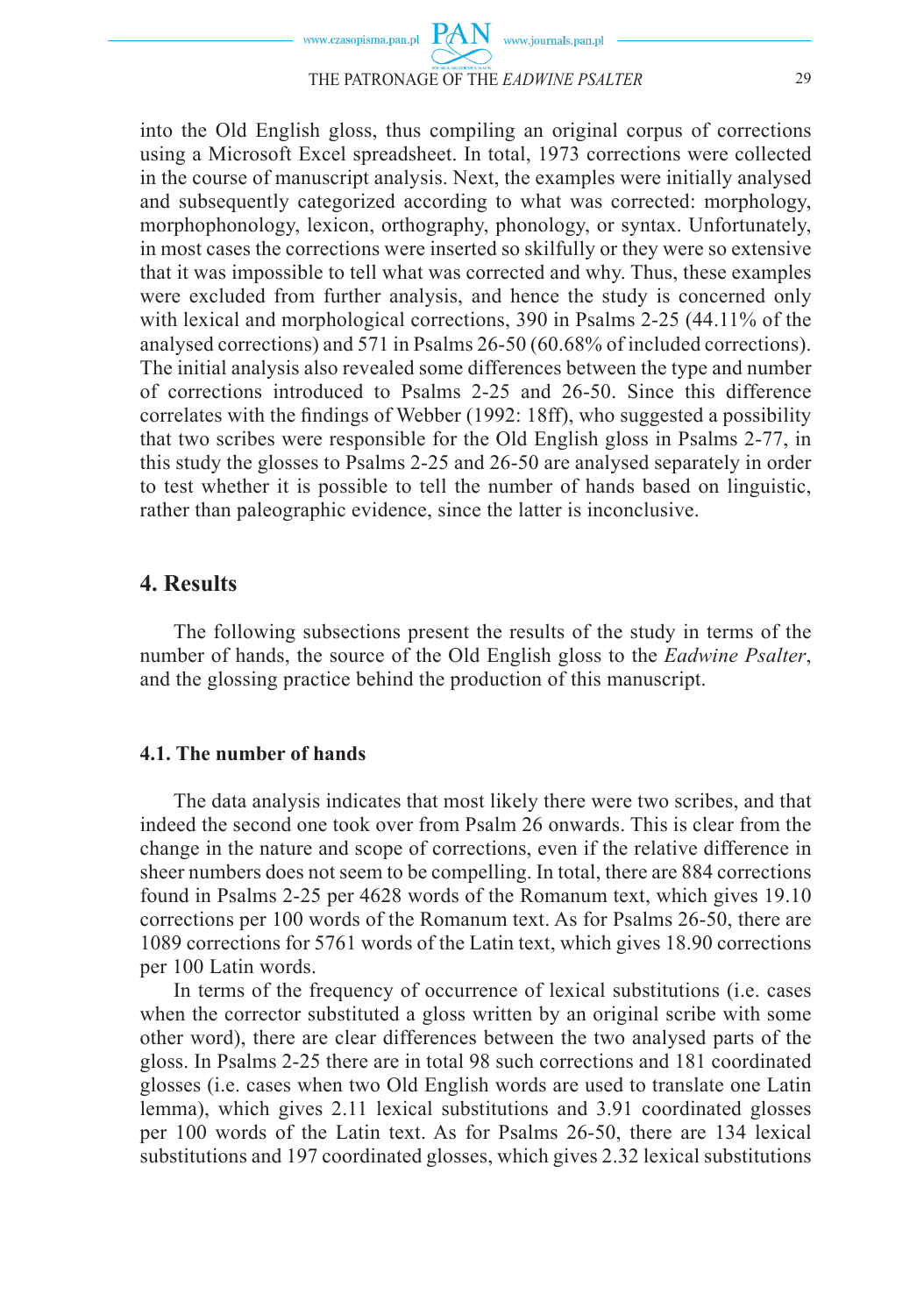

and 3.42 coordinated glosses per 100 words of the Latin text. Furthermore, out of the coordinated glosses, the original scribe of Psalms 2-25 employed 58 such double glosses written entirely by  $\text{him}^6$  (1.24 per 100 Latin words), whereas the second original scribe – only 12  $(0.21 \text{ per } 100 \text{ Latin words})$ , which suggests a difference in the glossing practice between the two scribes. On the other hand, the two scribes have been hypothesized to have had a similar attitude towards the gloss, as some evidence of modernization – or, in any case, deviation from the original exemplar – has been found, such as a high number of glosses – almost a hundred – which are independent of the general Old English psalter glossing tradition.



Figure 1. Differences in the number of different types of corrections expressed per 100 words of the Romanum text.

In terms of morphology, the difference in the frequency of occurrence of corrections between the two analysed parts of the psalter is more dramatic; there are 111 morphological corrections in the gloss to Psalms 2-25 (2.40 per 100 Latin words) versus 240 in the gloss to Psalms 26-50 (4.16 per 100 Latin words). Moreover, some of the observed tendencies, such as using the form *biom* (which the corrector changed to *bio*), have been found only in Psalms 2-25, and others, such as using a dental fricative instead of  $\langle d \rangle$  for past participles, omitting the final unaccented  $-n$  or a tendency to leave empty inflectional endings for the corrector to complete, have been found in Psalms 26-50. Still, the tendencies displayed by the two original scribes are rather similar, as it seems that they were both willing to preserve the features of the dialect derived

<sup>6</sup> The coordinated glosses found in the *Eadwine Psalter* were written entirely by the original scribes, co-written by the scribe and the corrector, or written entirely by the corrector.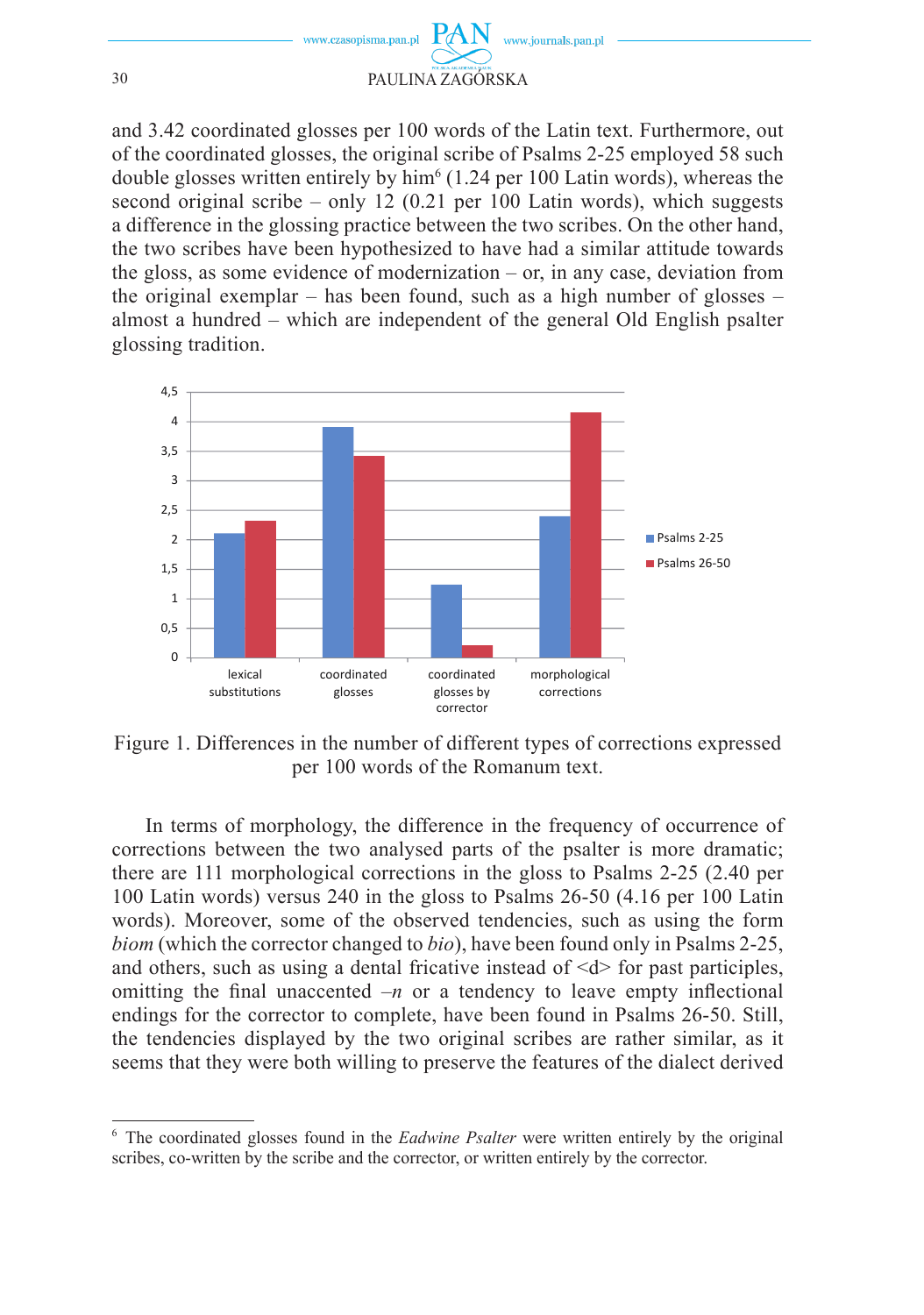from the original exemplar (perhaps because they shared the Anglian dialectal background). Alternatively, the shared tendency can also suggest that they underwent similar training.

On the other hand, the corrector displays a strong tendency towards traditional and relatively archaic Old English morphology and lexicon. In terms of lexicon, his corrections are typically in line with the *Regius Psalter* or the general glossing tradition, and regarding morphology, the tendency is similar – he also tends to employ inflectional endings characteristic of the West Saxon koine.

#### **4.2. The source of the Old English gloss**

The results of the analysis of the data provided by the lexical corrections are generally in line with the previous scholarship. Indeed, it seems that the original gloss was based on an A-type psalter, whereas the corrector relied on a D-type psalter. However, many glosses have been found not to belong to either A or D. These were tested against Pulsiano (2001); some of them were found in other known psalter glosses, which indicates that both the original exemplar and the exemplar used as the source of corrections were likely copies with cross- contaminations from other known psalter glosses, especially glosses to the Gallicanum.

As regards the corrector, he typically restored lexical items which belong to the Old English glossing tradition, especially to D. This was done through either substituting the original vocabulary, or by pairing it with such glosses; for most coordinated glosses co-written by the original scribe and the corrector, the former used independent glosses to which the corrector added glosses derived either from D or AD (i.e., A and D having the same gloss for the given lemma). Since the independent glosses do not belong to the general Old English glossing tradition, I have hypothesized that they may be spontaneous translations introduced to the gloss by the original scribes – possibly to increase the intelligibility of the gloss derived from an archaic A-type exemplar.

Moreover, on several occasions the original scribes incorporated vocabulary derived from a D-type psalter, including coordinated glosses which can also be found in D. This could be evidence that the original scribes either knew the D-type psalter by heart, or that they had access to it – though it is impossible to tell whether they had access to the exemplar used by the corrector. This finding would disqualify O'Neill's (1992) suggestion that the choice of an A-type exemplar was purely accidental, which according to him would explain the change of the exemplar halfway through the Old English gloss – the scribes were supposed to have realized that they had copied the gloss from a wrong exemplar and tried to amend it. However, the choice of A must have been deliberate, since the original scribes apparently had the knowledge of D, and moreover, it does not seem likely that the choice of an exemplar was accidental in such an expensive, elaborate project as the *Eadwine Psalter*.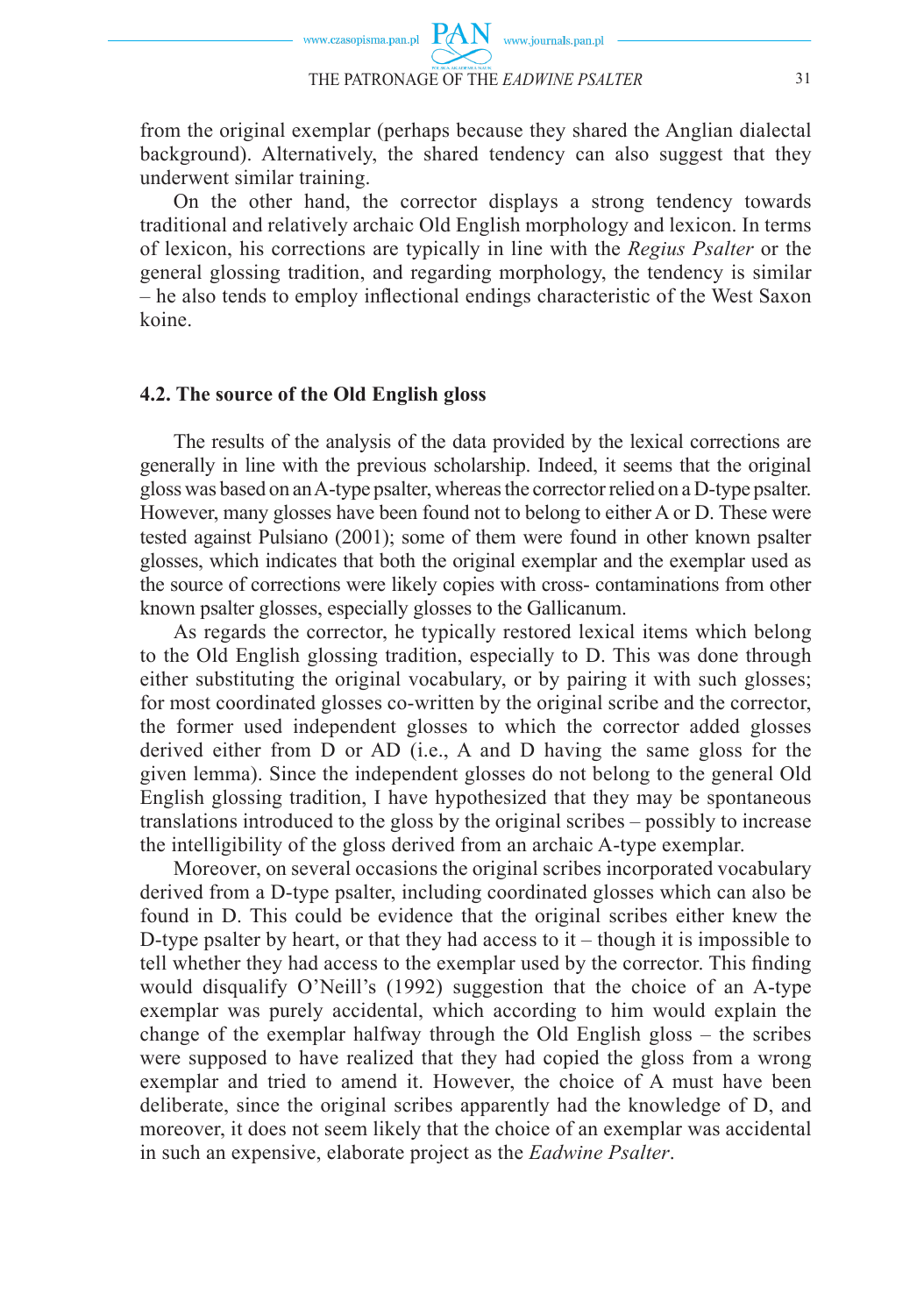

Thus, the question remains why it was decided that not only an archaic version of the Latin psalter – the Romanum – was used, but also, why its oldest available Old English gloss was selected. It has already been hypothesized that the choice of the Romanum was deliberate due to the fact that Christ Church had a rich tradition in copying that version of the psalter, and so there must have been numerous readily available copies. Also, since this was the oldest functional version of the psalter known in Anglo-Saxon England, its choice may have been made due to the sentiments it stirred. This could also explain why the oldest Old English gloss was chosen to accompany it; such a combination would be a tribute to the long Anglo-Saxon tradition of vernacularizing the psalter. Viewed in this way, the Old English gloss in the *Eadwine Psalter* and the Romanum version can be seen as a cultural monument for the Anglo-Saxon past. The decision to change the exemplar, on the other hand, may have been caused by the difficulties that such an archaic gloss must have caused for the two original scribes; they most likely tried to modernize the gloss, hence the high number of corrections by the seemingly conservative corrector. They also deviated from the Old English glossing tradition by employing glosses which are independent from it.

The number of independent glosses is indeed peculiar. Since the vast majority of the glosses unaffi liated with either A or D have not been found in any other known Old English psalter gloss, they may be examples of the twelfth-century English vocabulary.<sup>7</sup> It is especially surprising that the corrector – who seems to have been consciously conservative – would have left these independent glosses while revising the original version of the gloss using a D-type psalter. Moreover, he must have left them intentionally, as on numerous occasions, instead of substituting independent glosses with glosses belonging to the Old English glossing tradition, he paired them with those which are affiliated with D or AD. This may be because he was able to recognize the lack of intelligibility resulting from copying the *Eadwine's* gloss from an archaic exemplar, and so he may have compromised his conservative attitude in this respect. What is more, apart from leaving the numerous independent glosses, he also used them himself. Perhaps both the A-type and D-type exemplars were highly contaminated or incomplete, and so the scribes had to substitute the missing or illegible glosses with spontaneous translations.

#### **4.3. The glossing practice behind the Old English gloss to the** *Eadwine Psalter*

The first observation is that obviously both original scribes and the corrector relied on exemplars, but they modified them, which is evident in the number of independent glosses employed by all the three scribes, especially by the original

<sup>7</sup> The question whether this is indeed the case is beyond the scope of the present paper and will be analyzed in a separate, follow-up study.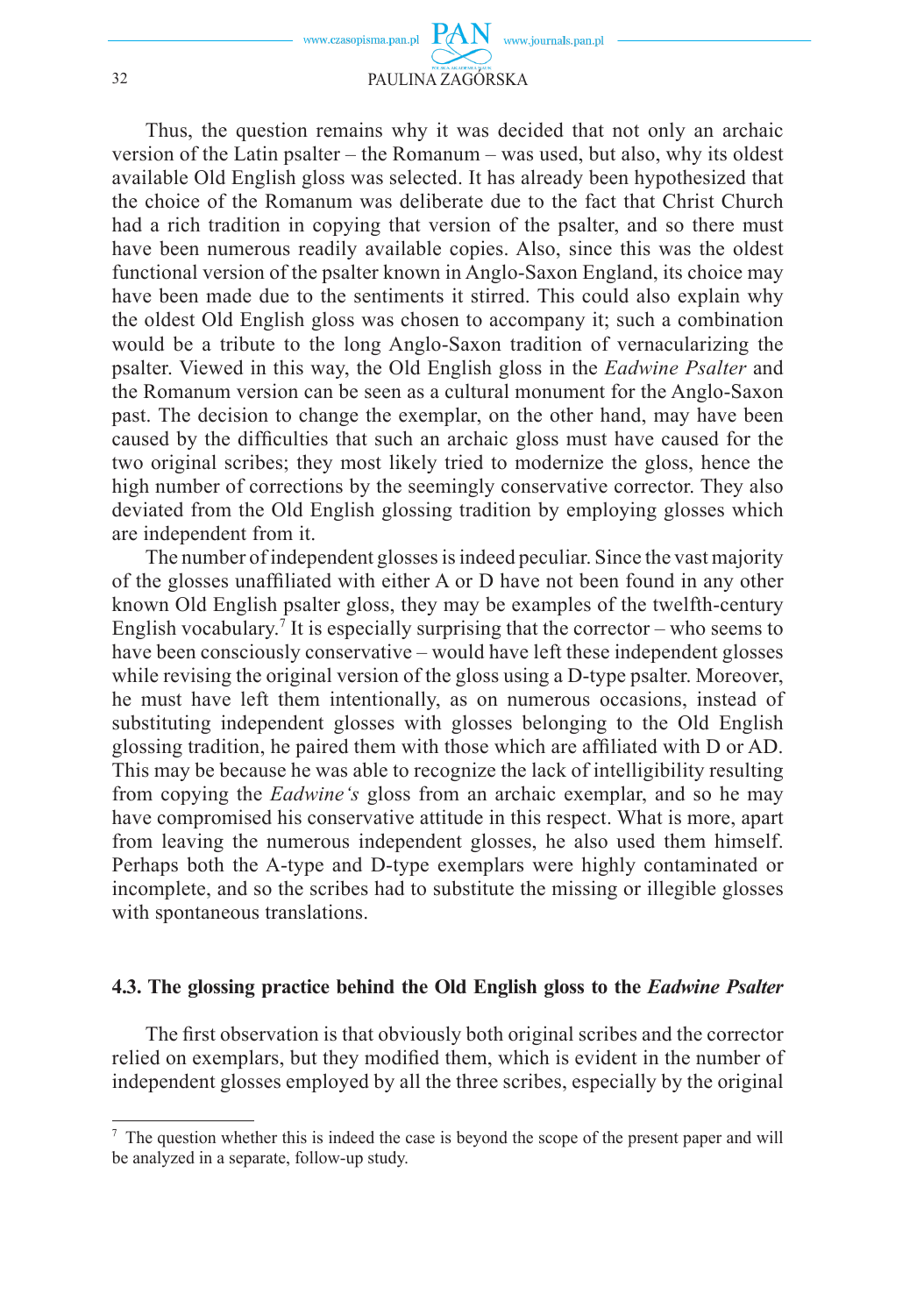

ones. Secondly, the data also suggest that the original scribes knew that they would be corrected, as on numerous occasions they left empty spaces for the corrector to fill in. This practice may have resulted from the confusion regarding the morphological forms which should be applied, as well as a damaged or incomplete exemplar. Regarding the former possibility, both original scribes have been found to deviate to some extent from the original exemplar in terms of morphology and lexicon. Moreover, as noted by Fisher (2012: 23), copying should not be seen as the opposite of composing; medieval scribes were agents of texts, dynamically responding to them. In the case of the Old English gloss to the *Eadwine Psalter*, it is not inconceivable that the scribes consciously deviated from the exemplar. Moreover, the practice of leaving empty spaces for the corrector may also indicate that it was realized that there was a problem with applying what was deemed correct inflectional endings and lexical items, and perhaps the second original scribe may have been advised to refrain from completing certain glosses.

All this evidence paints two conflicting pictures. On the one hand, the work must have been scrupulously planned, as both the change of the original scribe and the corrections are introduced to the gloss with a lot of skill. On the other hand, the strong tendency towards independent glosses displayed by the original scribes, as well as some modernization of morphological forms, contrasted with the corrector's tendency to restore archaic, traditional forms and glosses, indicate that there was a conflict of interests regarding the aim and purpose behind the Old English gloss and the Latin exemplar.

## **5. Discussion**

Probably the most baffling questions concern the very reason for producing the *Eadwine Psalter*, and the status and role that English had in twelfth-century post-Conquest England. Numerous factors need to be considered in order to tackle these issues.

First of all, one has to bear in mind the prominent role of the psalter in medieval Europe. Additionally, as has been noted, the psalter was probably the most extensively glossed type of text in Anglo-Saxon England, which is evident in the high number of surviving copies of complete Old English psalter glosses. Thus, the psalter – its production process, purpose, use, etc. – can shed light on the state of the cultural, social, and religious life of the time in which a given psalter was produced. No medieval text should be studied in isolation – all the factors related to any given Medieval manuscript need to be taken into account in approaching and analyzing it.

As the *Eadwine Psalter* was most probably a display psalter, it was aimed for the public view, and produced with spectators in mind. It was obviously expensive in preparation, as well as time- and effort-consuming, with its extensive, elaborate illuminations, and a generous use of gold and silver. Consequently, its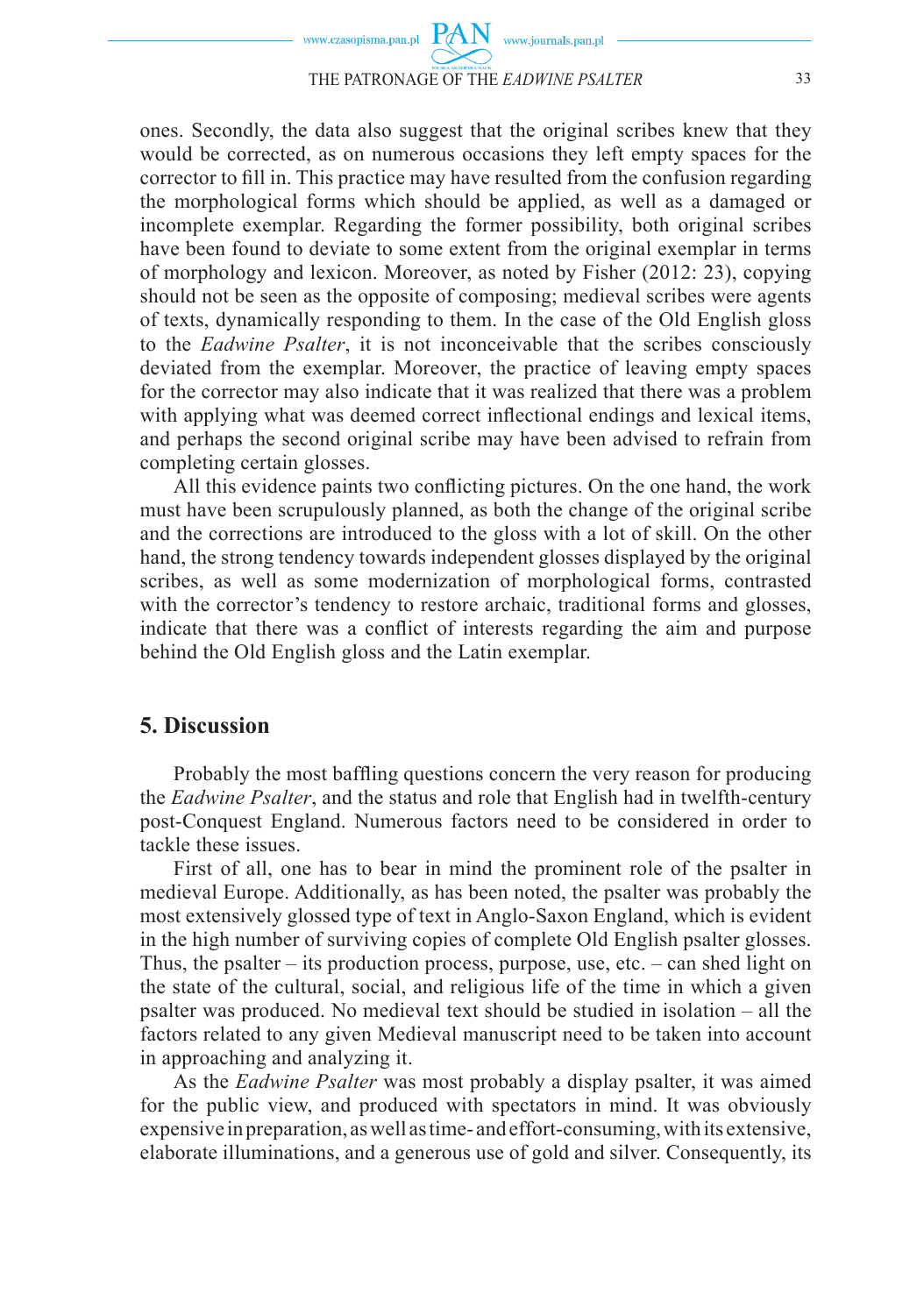

patron must have been an affluent individual or organization. However, it seems that the production of the *Eadwine Psalter*, although obviously well-planned, must have been subject to a change mid-way, which resulted in abandoning the original, A-type exemplar in favor of a D-type Romanum psalter glosses. It seems that the enough evidence has been presented to suggest that the choice was in fact deliberate.

The *Eadwine Psalter* was produced at the scriptorium at Christ Church in Canterbury. Gameson (1995: 116) explains that shortly after the Conquest, this scriptorium openly displayed its devotion to the Anglo-Saxon values and traditions. This trend has also been noticed by Richards (1988: 121), who sees it as an example of seeking identity in the post-Conquest reality. Gibson (1992c: 212) states that the *Eadwine Psalter* mirrors the atmosphere at Christ Church – in mid-twelfth century it was seen as the stronghold of the Anglo-Saxon tradition, hence Gibson sees the *Eadwine Psalter* as an institutional statement, a reaction to the post-Conquest reality. The fact that Christ Church consciously employed the conservative Anglo-Saxon tradition after the Conquest can be thus seen as a culturally-oriented agenda (Broün 2003: 146).

The time of production was mid-twelfth century: one hundred years after the Norman Conquest, with the ongoing assimilation processes, and amongst a lot of social and political tensions. It has already been suggested that the choice of an archaic version of the psalter, paired with its most archaic available Old English gloss, may have been a conscious, deliberate decision, made in order to pay tribute to the Anglo-Saxon traditions and past. Another possibility is the view proposed by Noel and Würstefeld (1996: 236) that it was conceived of as a manifesto of Englishness by its patron, especially that the Anglo-Saxon culture had a tradition of vernacularizing the Bible, unparalleled in contemporary Europe. Incorporating the gloss to the *Vespasian Psalter* may have been a eulogy for the lost tradition and past. Moreover, Old English had a rich tradition of glossing the Romanum, it was also the first version of the psalter in Anglo-Saxon England. Its inclusion to the *Eadwine Psalter*, and – what is more – choosing the oldest available gloss to this version, may indeed have been thought to express the longing for the lost past and the cultural heritage it entailed. Ultimately, the *Eadwine Psalter* is a mixture of three traditions: Latin, Old English, and Anglo-Norman. Produced in difficult times, it also reflects the complex reality in which it was devised.

It seems that the previous scholarship has been predominantly focused on analysing the *Eadwine Psalter* from the perspective of the assimilation of the Normans and the English. This might be the reason for its failure to account for all the peculiarities of the manuscript, especially the inclusion of the Old English gloss to the Romanum, and the change of the original exemplar. Therefore, a different perspective is proposed here. In the considerations over the *Eadwine*, the time and place of its production, as well as at the linguistic reality in which it was produced have already been discussed. However, one important piece of information is still missing – namely, who comissioned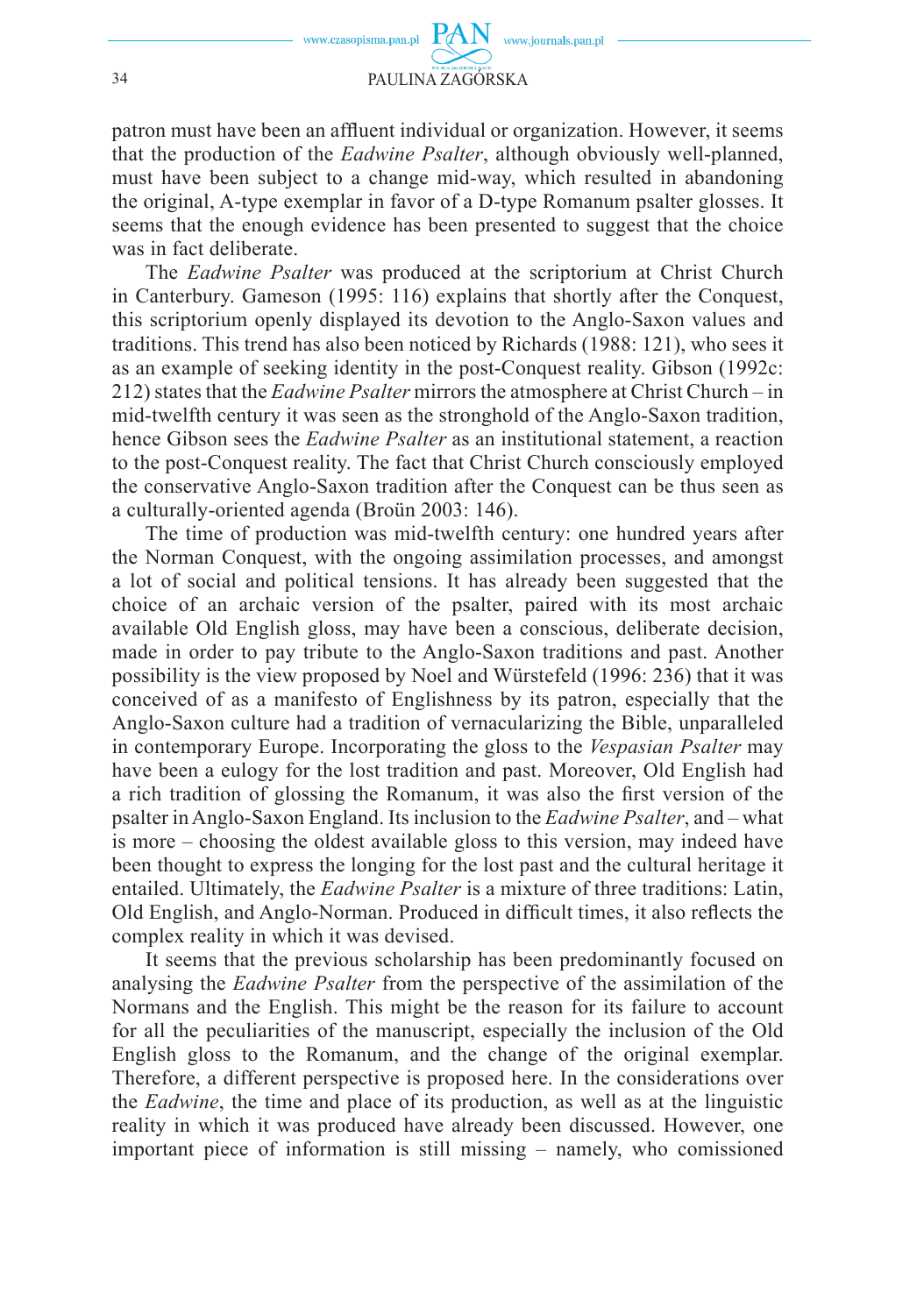the manuscript. Considering that the time and place of the production of the manuscript was mid-twelfth century Canterbury, Archbishop Thomas Becket – or his associate(s) – is a strong candidate for its sponsor. Apart from his obvious relationship with the place of production of the manuscript, an archbishop was certainly wealthy enough to afford such a luxurious manuscript, and he may have seen the psalter as serving a very special role in his conflict with King Henry II.

Thomas Becket was a Londoner of Norman descent, who was appointed the Royal Chancellor in 1155. After seven years, having developed a very close relationship with the king, in 1162 he became Archbishop of Canterbury (Barlow 1999: 64). Through this appointment the king wanted to secure what he considered to be his rights and to limit the ecclesiastical power (Guy 2012: 255), as the Church in England had acquired a lot of influence and independence  $(Barlow 1999: 68f)$ . However, as early as in 1163 the conflict over supremacy began between the king and the archbishop. It reached its peak in 1164 with the Constitutions of Clarendon and Becket's continental exile for two years, and eventually ended with his assassination in 1170. Additionally, during the time of Becket's archiepiscopate, the priorate was held by Wibert, who actively supported the production of luxurious manuscripts which were supposed to refresh religious resources (Webber 2015: 307).

Given all these spheres of the psalter's influence, it is not difficult to conceive that a psalter – especially a display psalter such as *Eadwine* – as a whole could communicate more than its text, especially that in history there are numerous examples of religious books used as emblems of wealth, luxury, and power (de Hamel 1994: 42ff). Viewed from this perspective, the *Eadwine Psalter* could be interpreted as an artifact-manifesto used in the conflict between the Church and the crown, rather than one illustrating the relationship between the English and the Normans. If Becket indeed had been the patron, this hypothesis would account for most – if not all – of *Eadwine*'s peculiarities.

Firstly, it would explain the *mise-en-page*. In the descriptions of the *Eadwine Psalter* it has been noticed that the Romanum and the Hebraicum together with their vernacular glosses are written in the same hand and size, which so far has been interpreted to mean that the vernacular languages are of equal status, both being subordinate to the Latin of the Gallicanum. However, Treharne (2012) claims that the Romanum with the Old English gloss has a more central position, whereas  $O'N$ eill (1992) states that the Anglo-Norman was entered first which according to him indicates its superiority. Nevertheless, it seems that the exact relationship between the Romanum/Old English and the Hebraicum/ Anglo- Norman is of secondary importance, as the key message is that both vernaculars are subordinate to the Latin Gallicanum, which may symbolize the subordinancy of the lay power to the Church.

As regards the choice of the Romanum and the A-type Old English gloss, they can be seen as a monument to the rich Anglo-Saxon ecclesiastical tradition and culture. Furthermore, this gloss dates back to the beginning of the ninth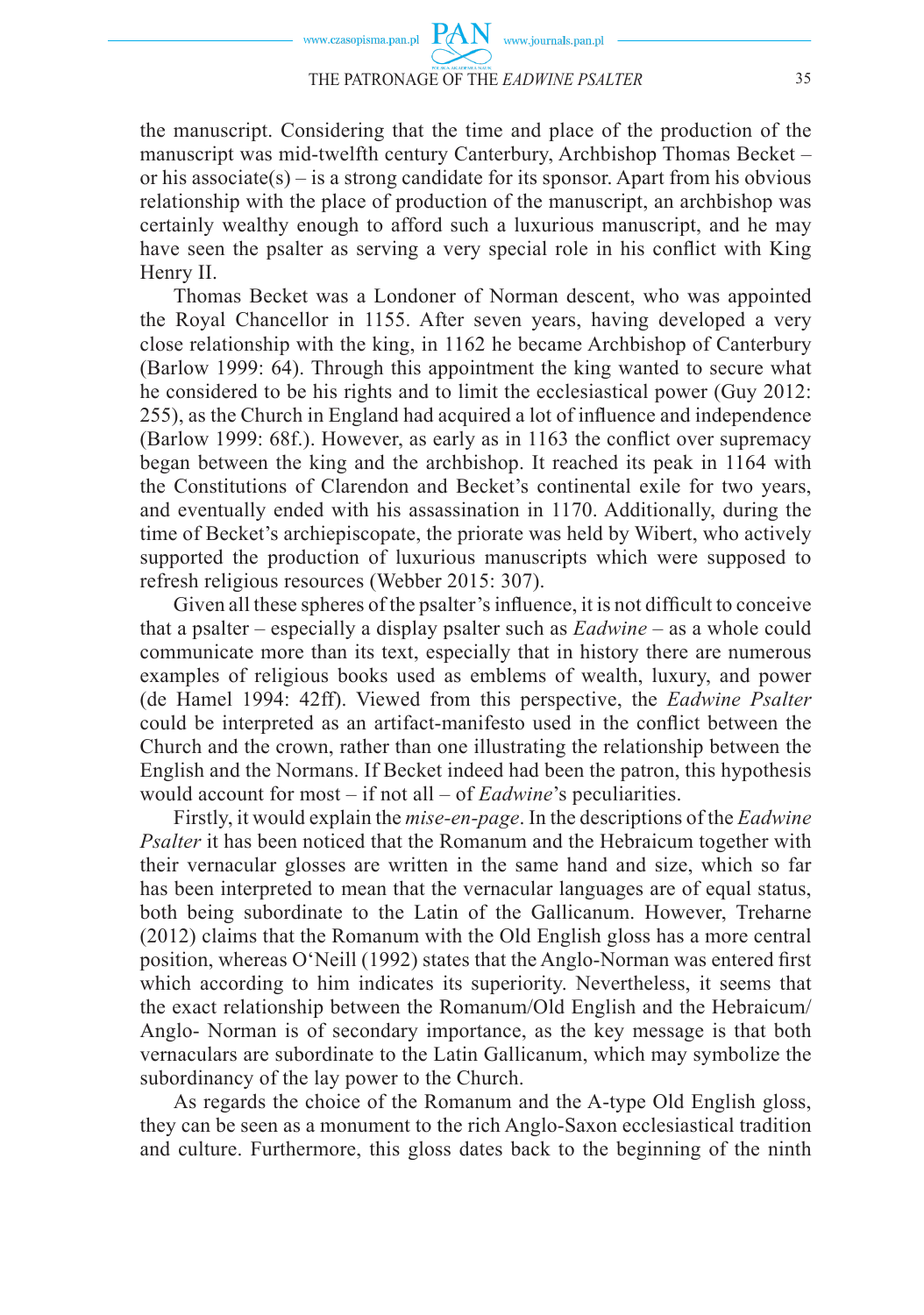

century, and so incorporating it (or a related copy) would make a powerful statement regarding the power and legitimacy of the Church; that the English ecclesiastical power is as old, or even older than and thus superior to *Normanitas* and the secular power. The fact that the Christ Church scriptorium had a rich tradition in glossing the Romanum means that employing the Romanum alongside the Gallicanum was a deliberate choice, possibly expressing the sentiments for the past. Still, pairing the Romanum with Old English may be seen as evoking this long-standing relationship between the religion and the vernacular which translated it.<sup>8</sup> In the English microcosm, producing a psalter containing the Gallicanum, the Romanum, and the Hebraicum together with Old English and Anglo-Norman glosses can be seen as explaining a religious, historical, political, and cultural continuum, in which the Church always takes the foremost position. Hence, if this manuscript says anything about the relationship between Old English and Anglo-Norman, it is that they are both inferior to Latin, just as the secular power is inferior to the ecclesiastical power, and the king – to the archbishop.

Thirdly, it has been noticed that the scribes who copied and corrected the gloss had confl icting interests and attitudes towards the Old English gloss; the original scribes may have had problems with copying what must have seemed to them to be a highly archaic exemplar, an A-type psalter, and thus deviated from it to provide more modern, and thus more understandable gloss, whereas the corrector's work can be seen as restoring the tradition. Although the choice of an A-type psalter was defi nitely not coincidental, its conservatism may have triggered the shift to D. The original scribes deviated from the exemplar, especially in terms of lexicon, because they may have deemed it impractical to copy the gloss faithfully, given the (most probably) archaic language of the exemplar. If we assume that selecting a highly archaic exemplar was indeed a way of praising the past and its achievements, that it had a political message to communicate, which means that its choice had highly ideological implications, after Becket's exile or death that aim of the manuscript may have changed, which also may have triggered the change of exemplar.

If Thomas Becket indeed was the patron of the *Eadwine Psalter*, it is unlikely that any ethnic sentiment inspired the idea for the psalter which included Old English. Hence, the proposed explanation for the employment of the Romanum paired with its oldest known Old English gloss is that it was supposed to stress the long Anglo-Saxon — and consequently English — ecclesiastical tradition. As has been said, Christ Church is famous for its conservatism following the Conquest, and it is known that under the priorate of

<sup>&</sup>lt;sup>8</sup> It also means that there must have been plenty of available copies and that the scribes were experienced, which must have made the choice of employing the Romanum quite convenient. On the other hand, obviously the Gallicanum is the major version of the *Eadwine Psalter*, and it has been shown that the scribes who worked on the Old English gloss were familiar with it, as they frequently substituted the Romanum glosses with the Gallicanum ones.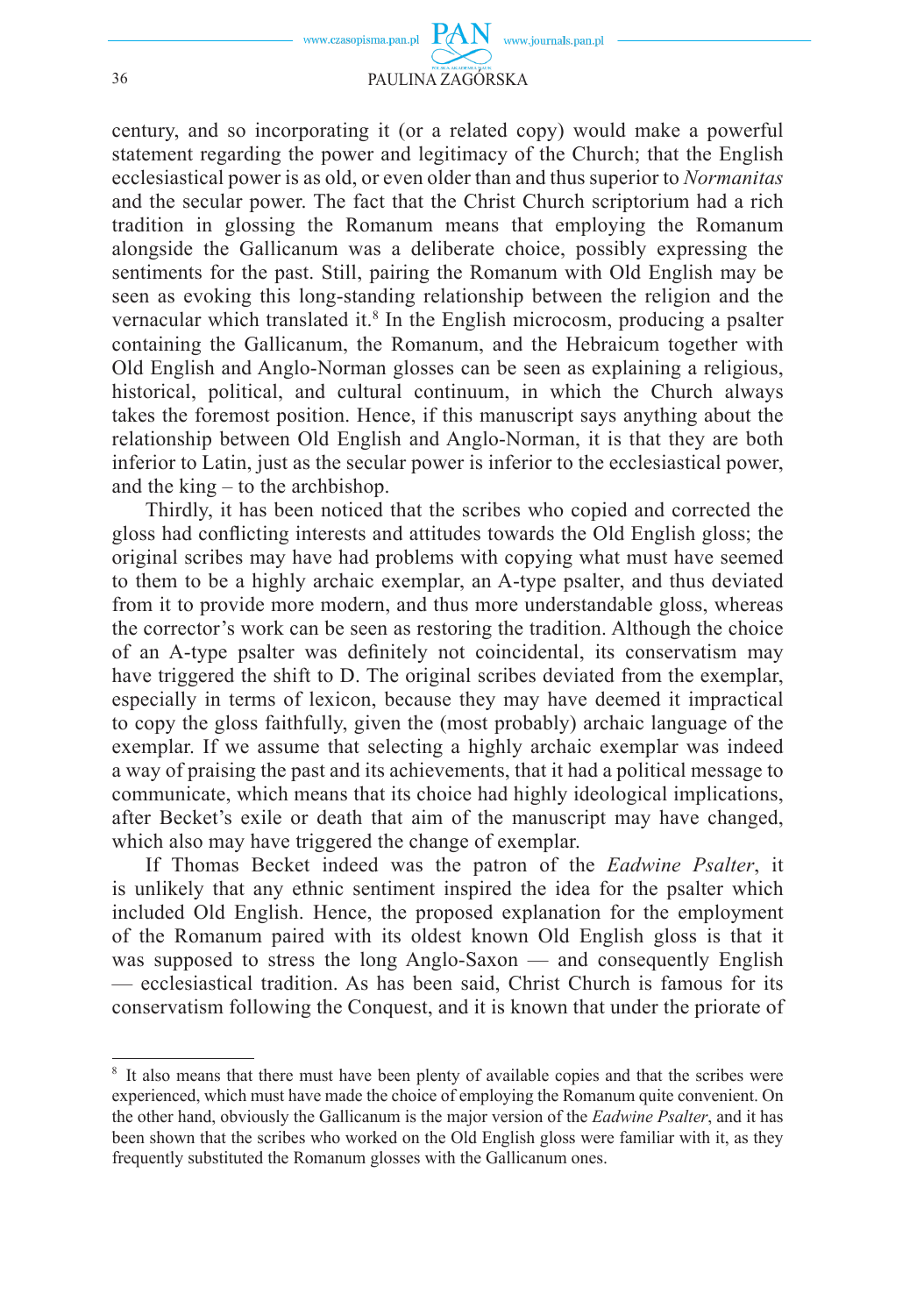

Wibert in the mid-twelfth century, there was a strong tendency to recycle old, venerable manuscripts (Webber 2015: 307). Old English texts, both in verse and prose, were in circulation in post-Conquest England; they were copied, revised, and commented upon (Faulkner 2012: 277; Conti 2007: 366). Faulkner (2012: 281) explains that the texts produced in the twelfth century are consciously archaic, and Treharne (2012) sees them as a way of dealing with the trauma and the drama of the Conquest; reaching back to the past was supposed to help deal with the present. In her view, the Anglo-Saxon past and tradition was the source of pride. Thus, including Old English in the *Eadwine Psalter* can be seen as a conscious reference to the past achievements.

## **6. Conclusions**

The aim of this paper has been to discuss the results of the analysis of scribal corrections introduced to the Old English gloss to the *Eadwine Psalter* in order to answer several questions regarding the peculiarities of the manuscript itself, which can be explained by identifying the patron of the manuscripts as Thomas Becket. The time and place of production match the time when Becket was Archbishop of Canterbury, which establishes a connection between him and the *Eadwine Psalter*. Moreover, due to his position, he must have had the means to afford such a *deluxe* manuscript. If Becket had been the patron, it would provide an answer to the reason for producing the psalter: it may have been a manifestation of wealth and power in the conflict between Becket and Henry II, communicating a symbolic message. Through the languages that it contains, as well as through its *mise-en-page*, the *Eadwine Psalter* manifests the ecclesiastical superiority over the secular power, as well as historical and cultural continuity. Becket's banishment or death offer a likely explanation for the change of the exemplar. Still, the corrector put time and effort in revising the original gloss and adapting it according to the new exemplar. The resulting project is still consistent with what might have been the original purpose – evoking the Anglo- Saxon psalter glossing tradition – yet a change to D makes the gloss more practical, as D was the most widespread gloss to the Romanum, a refined version of A.

Admittedly, identifying Thomas Becket as the patron of the *Eadwine Psalter* is based on circumstantial evidence. However, given the evidence, this hypothesis is not without merit. It would seem that focusing on the relationship between the English and Normans does not offer the right angle to accommodate for the peculiarities of the language and production of the *Eadwine Psalter*. Instead, understanding this psalter as a manifestation of wealth, power, and ecclesiastical superiority, allows to comprehensively explain the most baffling aspects of this manuscript.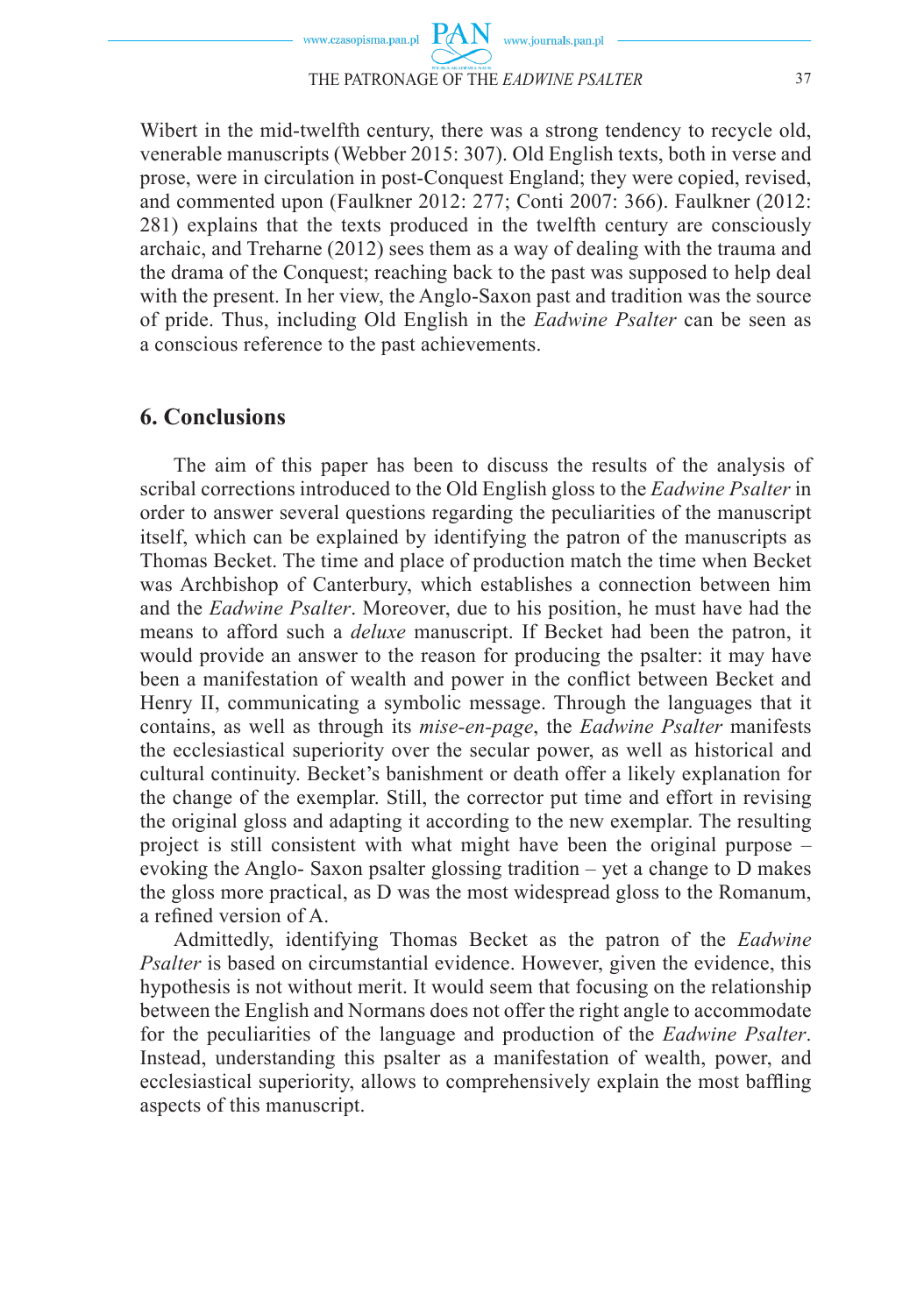

# **References**

- Barlow, F. 1999. *The feudal kingdom of England, 1042-1216* (5th edition.). London: Longman.
- Billet, J.D. 2014. *The divine office in Anglo-Saxon England*. London: Henry Bradshaw Society.
- Brett, M., and D.A. Woodman (eds.). 2015. *The long twelfth-century view of the Anglo-Saxon past*. Farnham: Ashgate Publishing Limited.
- Broün, M.P. 2003. House style in the scriptorium. Scribal reality and scholarly myth. In C.E. Karkov and G.H. Brown (eds.), *Anglo-Saxon styles*, 131-150. Albany: State University of New York Press.
- Brown, G.H. 1995. The dynamics of literacy in Anglo-Saxon England: The Toller Memorial Lecture 1994. *Bulletin of the John Rylands University Library of Manchester* 77: 109-142.
- Brown, G.H. 1999. The Psalms as the foundation of Anglo-Saxon learning. In N. van Deusen (ed.), *The place of the Psalms in the intellectual culture of the Middle Ages*, 1-24. New York: State University of New York Press.
- Cambridge, Trinity College, R. 17. 1 (987). *Tripartitum psalterium Eadwini* (*Eadwine Psalter*), http://sites.trin.cam.ac.uk/james/viewpage.php?index=1229
- Crowley, J. 2000. Anglicized word order in Old English continuous interlinear glosses in British Library, Royal 2. A. XX. *Anglo-Saxon England* Vol. 29: 123-151.
- van Deusen, N. (ed). 1999. *The place of the Psalms in the intellectual culture of the Middle Ages*. New York: State University of New York Press.
- Eales, R., and R. Sharpe (eds.). 1995. *Canterbury and the Norman conquest: churches, saints and scholars, 1066-1109*. London: The Hambledon Press.
- Faulkner, M. 2012. Rewriting English literary history 1042-1215. *Literature Compass* 4: 275-291.
- Fisher, M. 2012. *Scribal authorship and the writing of history in Medieval England.* Columbus: The Ohio State University Press.
- Gameson, R. 1995. English manuscript art in the late eleventh century: Canterbury and its context. In R. Eales and R. Sharpe (eds.), *Canterbury and the Norman conquest: churches, saints and scholars, 1066-1109*, 95-144. London: The Hambledon Press.
- Gameson, R. (ed.). 2012. *The Cambridge history of the book in Britain*. *Volume I: c. 400-1100*. Cambridge: Cambridge University Press.
- Gibson, M. 1992a. Introduction. In M. Gibson, T.A. Heslop and R.W. Plaff (eds.), *The Eadwine Psalter. Text, image, and monastic culture in twelfth-century Canterbury*, 1-3. London: The Pennsylvania State University Press.
- Gibson, M. 1992b. The Latin apparatus. In M. Gibson, T.A. Heslop and R.W. Plaff (eds.), *The Eadwine Psalter. Text, image, and monastic culture in twelfth-century Canterbury*, 108-122. London: The Pennsylvania State University Press.
- Gibson, M. 1992c. Conclusions: The *Eadwine Psalter* in context. In M. Gibson, T.A. Heslop and R.W. Plaff (eds.), *The Eadwine Psalter. Text, image, and monastic*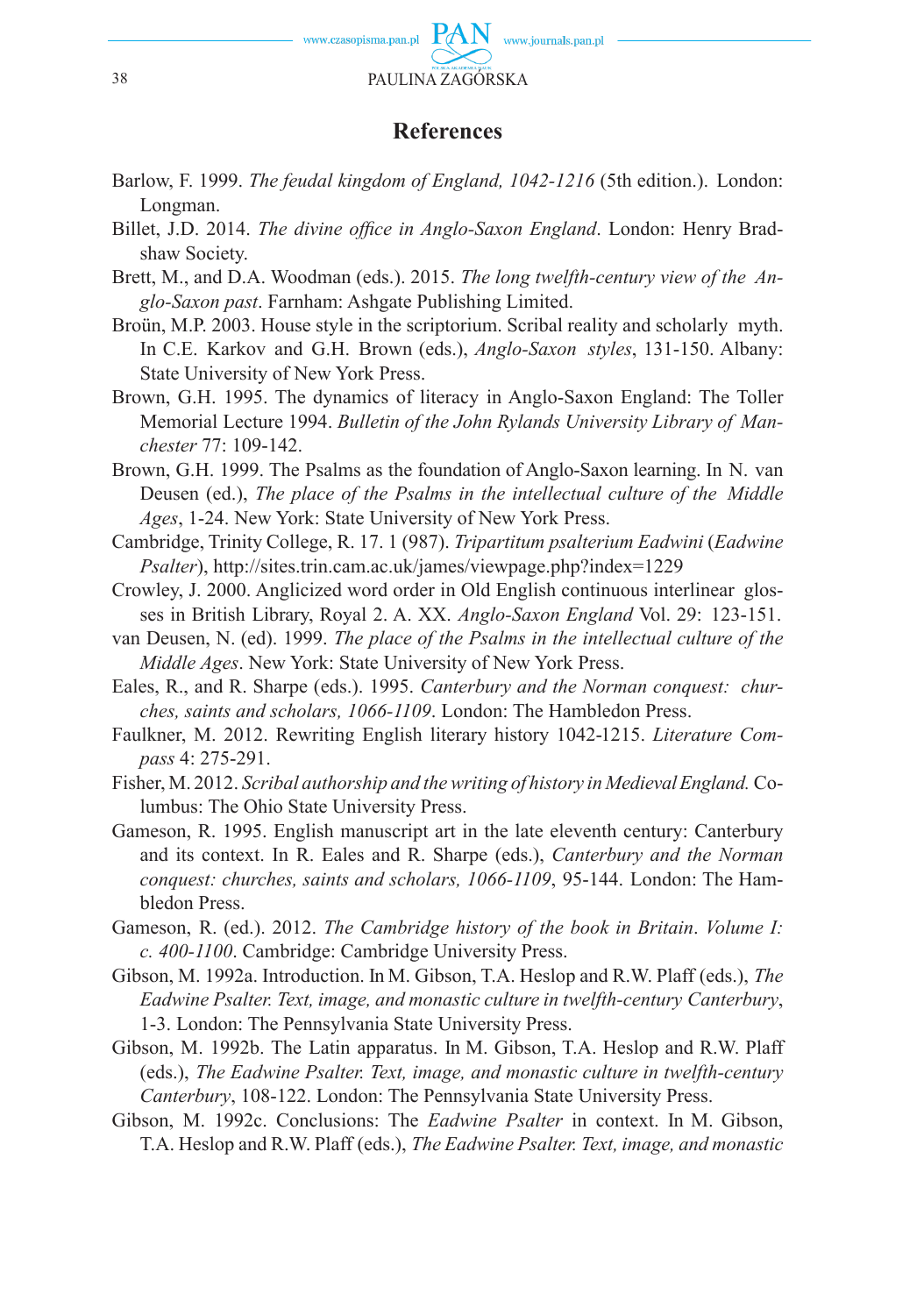*culture in twelfth-century Canterbury*, 209-215. London: The Pennsylvania State University Press.

- Gibson, M., T.A. Heslop and R.W. Plaff (eds.). 1992. *The Eadwine Psalter. Text, image, and monastic culture in twelfth-century Canterbury*. London: The Pennsylvania State University Press.
- Gretsch, M. 2004. *The intellectual foundations of the English Benedictine Reform*. Cambridge: Cambridge University Press.
- de Hamel, Ch. 1994. *A history of illuminated manuscripts*. London: Phaidon Press Limited.

Harsley, F. 1888. *Eadwine Canterbury Psalter*. London: N. Trübner and Co.

Heslop, T.A. 1992. Decoration and illustration: Introduction. In M. Gibson, T.A. Heslop and R.W. Plaff (eds.), *The Eadwine Psalter. Text, image, and monastic culture in twelfth-century Canterbury*, 25. London: The Pennsylvania State University Press.

Horst, K. van der, W. Noel and W.C.M. Würstefeld 1996. *The* Utrecht Psalter *in Medieval art: picturing the psalms of David*. Utrecht: HES Publishers.

- Karkov, C.E., and G.H. Brown (eds.). 2003. *Anglo-Saxon styles*. Albany: State University of New York Press.
- Karkov, C.E. 2015. The scribe looks back: Anglo-Saxon England in the *Eadwine Psalter*. In M. Brett and D.A. Woodman (eds.), *The long twelfth-century view of the Anglo-Saxon past*, 289-306. Farnham: Ashgate Publishing Limited.

van Liere, F. 2014. *An introduction to the Medieval Bible*. New York: Cambridge University Press.

- McKinnon, J.W. 1999. The Book of Psalms, monasticism, and the western liturgy. In N. van Deusen *The place of the Psalms in the intellectual culture of the Middle Ages*, 43-58. New York: State University of New York Press.
- Nievergelt, A., R. Gamper, M. Bernasconi Reusse, B. Ebersperger and E. Tremp (eds.). 2015. *Scriptorium: Wesen, Funktion, Eingenheiten, Comité in- ternational de paléographie latine XVIII. Kolloquium, St Gallen 11-14 September 2013*. Munich: Bayerische Akademie der Wissenschaften.
- Pickwoad, N. 1992. Codicology. In M. Gibson, T.A. Heslop and R.W. Plaff (eds.), *The Eadwine Psalter. Text, image, and monastic culture in twelfth- century Canterbury*, 4-12. London: The Pennsylvania State University Press.
- Pulsiano, Ph. 2001. *Old English glossed psalters*. Toronto: London: The Pennsylvania State University Press.
- Pulsiano, Ph. 2006. The Old English gloss of the *Eadwine Psalter*. In M. Swan and E. Treharne (eds.), *Rewriting Old English in the twelfth century*, 166-194. Cambridge: Cambridge University Press.
- Richards, M.P. 1988. Texts and their traditions in the Medieval library of Rochester Cathedral Priory. *Transactions of the American Philosophical Society* 78(3): 1-129.
- Riché, P. 2006. *Education and culture in the barbarian West: from the sixth through the eighth century*. ACLS History E-Book Project.
- Sisam, C., and K. Sisam 1959. *The Salisbury Psalter*. London: Oxford University Press.